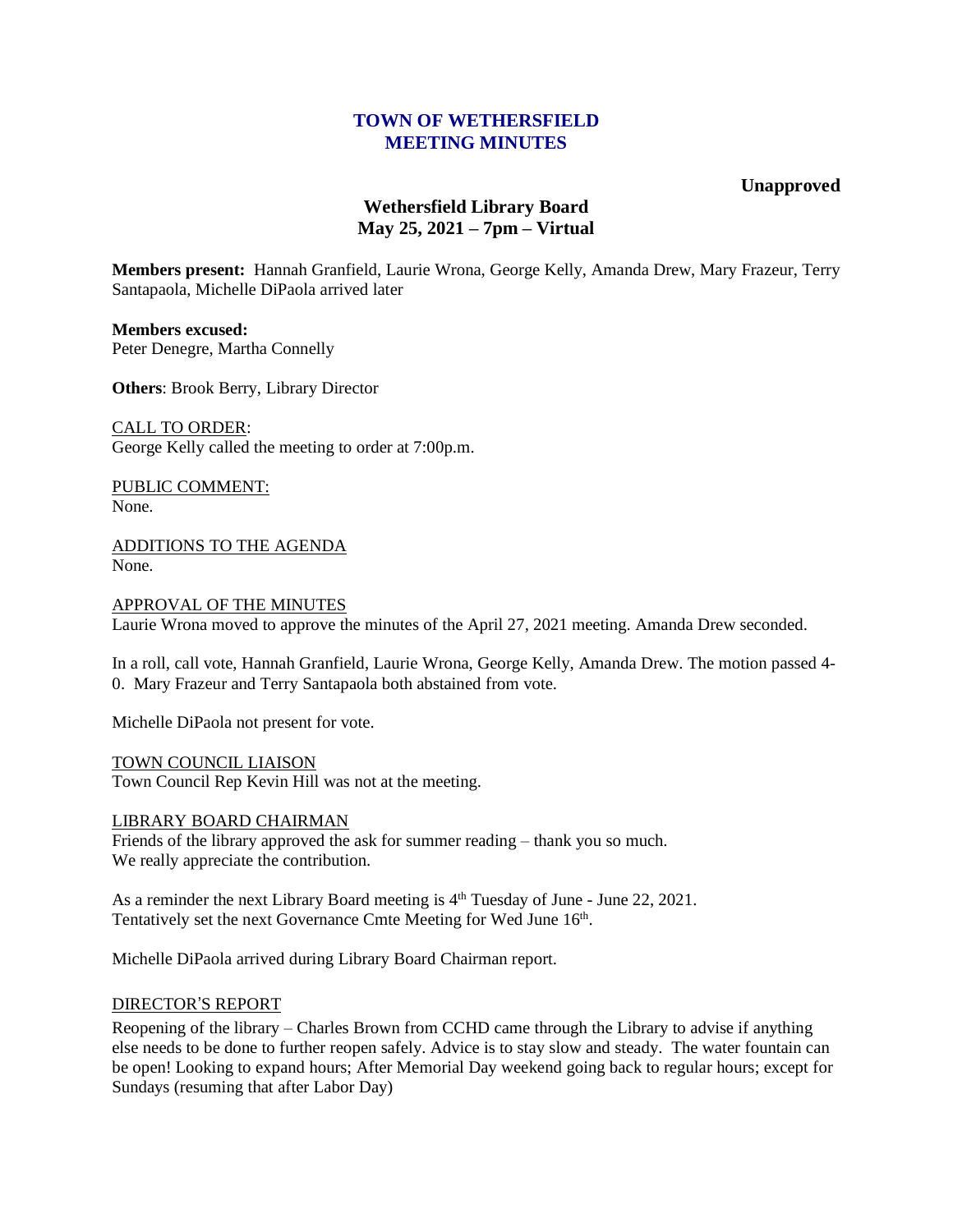Town Of Wethersfield Meeting Minutes Page 2

Looking to reopen the Friends of the Library Book Nook in July.

This is a source of revenue for the Friends of the Wethersfield Library. Not sure yet, about indoor book sale in the fall and Charles Brown wasn't ready to commit at this time. Outdoor is ideal, however, there are anticipated issues with manpower, as well as logistics with fully loaded book trucks getting them outside.

Union negotiations are ongoing.

Recent library programming includes – weekly preschool programing that is on Facebook and a planned activity goes through May. A great author talk with Jon Christian and backyard composting for adults.

Library staff are doing virtual class visits for elementary schools to promote summer reading. There are no field trips for the town schools, virtual visits is the option. Tails and Tales is the summer reading theme. Summer reading starts June 14<sup>th</sup>. Every library board member is expected to participate in the summer reading program.

Current review of budget 20/21 – getting close to closing the year out strong. The Library Operating Budget is 82% spent as of 5/20/21. With bills waiting to be signed, or processed, etc. probably closer to 84% spent as of 5/25/21. Expecting to have money left at the year-end. This was expected due primarily to staff vacancies. Year-end transfers might need to be held as a special meeting of the Library Board this summer. Unexpended FY 20-21 operating funds could go to compensated absences, Library Reserve Account, or revert back to the general fund.

America Rescue Plan; library is expected to receive approximately \$20,000. Our plan is to ask for a variety of things. Still fact finding on this. Plexiglas might be purchased to be put in the teen area for computers. Water fountain with bubblers (1 or 2) might be purchased, as well as possibly a year supply of air filters. We do not plan to do any enhanced cleaning after the end of the fiscal year; after speaking with Central CT health District (CCHD). Continuing to communicate with CT State Library to see what else is eligible. Checking to see if we can provide a workforce development program or a projection system for our program room, etc? Local library directors have spoken about their different idea. Trying to be as creative as possible on this opportunity. In June, will look to the Library Board to get a seal of approval/review on the anticipated purchases.

Town is starting to begin discussions on in-person meetings. Would need to likely continue social distancing at meetings. Possibly in Town Hall Chambers or in the Ball Room or Fireside Room at the Community Center. Soonest would be at the September meeting for Library Board; but Library Board will decide. Many factors to consider: what does the latest exec orders require, try to be similar to other boards or commissions, inclement weather, inability of Friends attending in virtual environment, enhanced transparency in a virtual environment, etc.

COMMITTEE REPORTS FINANCE COMMITTEE None.

OUREACH COMMITTEE None.